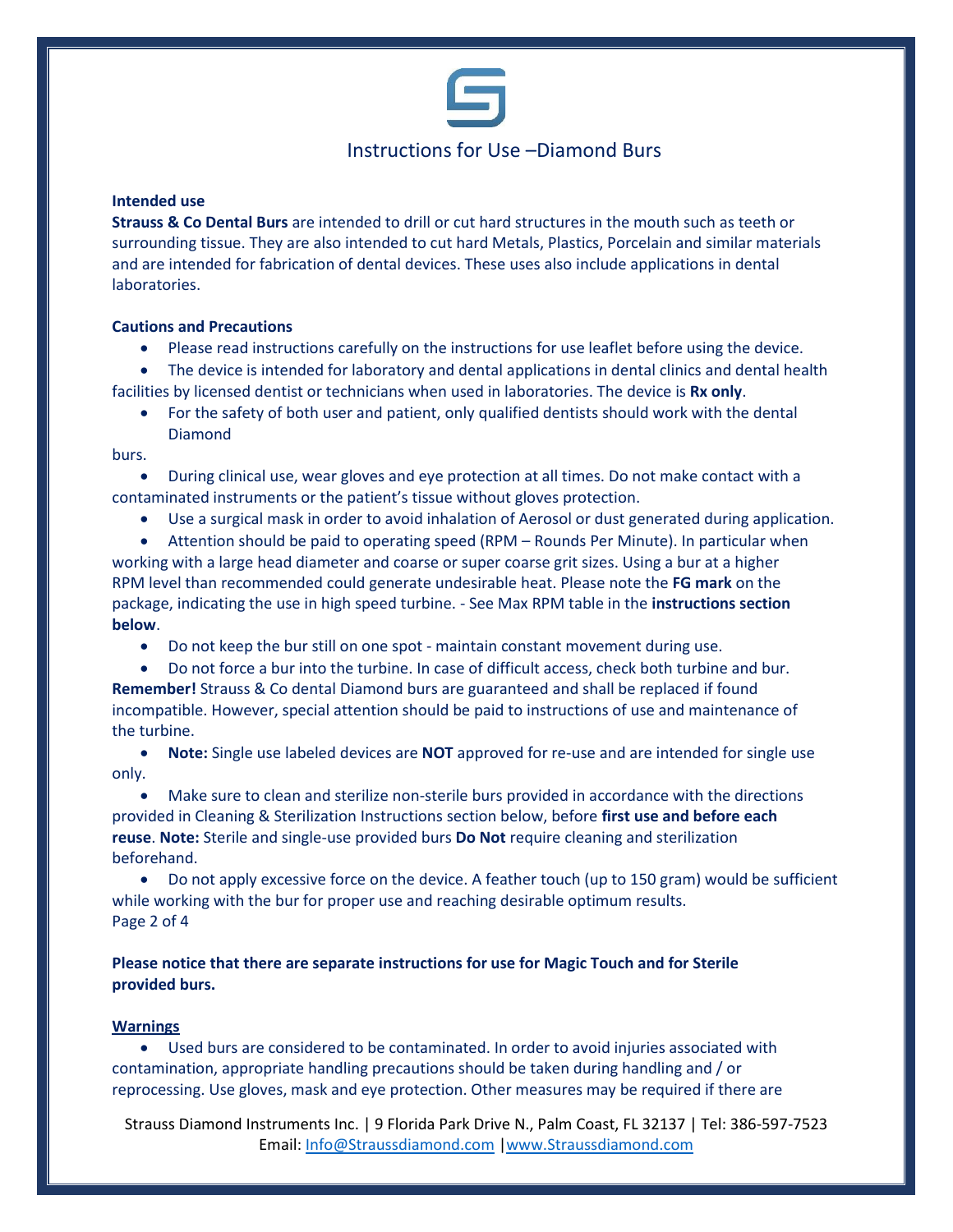specific infection or cross-contamination risks from the patient. These precautions are also necessary to avoid physical damage due to ejected particles during procedure.

• Used dental burs are considered as biohazard and need to be discarded as biohazard waste, according to applicable local laws and regulations, unless reprocessing instructions have been performed by the user.

• Use eye protection to protect against ejected particles.

• In order to prevent generating undesirable local heating and general overheating during drilling friction, use the bur with sufficient water coolant.

• Constant movement while bur is in use is required in order to prevent overheating during drilling

and burning of the bur.

### **Contraindication**

This product may contain nickel and should not be used on or by persons with known allergic reactions to Nickel or Nickel alloys.

### **General burs' operation instructions**

The Diamond rotary dental burs are made of stainless steel which are coated with Diamond particles on the active working portion, in different roughness and shapes and are designed to fit into a dental handpiece. During cutting or drilling, the burs are exposed to friction.

The burs rotation is generated using the handpiece connection, which allows the user to apply it on hard structures like teeth, bone, metal, plastics, porcelain and similar materials in the dental applications.

• Performance of bur: Before use of the burs, consult the Max RPM (Rounds Per Minutes) for each bur type and always work within speed of work limits presented in the table below:

| Max.RPM          |         |         |
|------------------|---------|---------|
| ISO <sub>Ø</sub> | FG      | НP      |
| $(1/10$ mm $)$   | (RPM)   | (RPM)   |
| 007-014          | 450,000 | 250,000 |
| 016-023          | 300,000 | 120,000 |
| 025-045          | 120,000 | 80,000  |
| 047-065          | 80,000  | 60,000  |
| 066-093          | 60,000  | 40,000  |

- Before drilling or cutting, verify a firm connection between the bur and hand piece.
- Use the bur with sufficient water coolant.
- Apply no more than feather-like touch (up to 150 gram) while working with the bur.

• These Strauss & Co reusable dental Diamond burs can be used between **3 to 5 times**, depends on several parameters such as:

- Grits condition and shape. Do not use if wear signs or damage are seen.
- The user. Extra pressure or angulated drilling, might expedite the bur wear.
- The patient reaction. If the patient shows pain or discomfort.
- The handpiece connection (bad connection might affect bur wear).
- The coolant. Lack of coolant might increase friction and expedite bur wear.

Strauss Diamond Instruments Inc. | 9 Florida Park Drive N., Palm Coast, FL 32137 | Tel: 386-597-7523 Email: [Info@Straussdiamond.com](mailto:Info@Straussdiamond.com) [|www.Straussdiamond.com](http://www.straussdiamond.com/)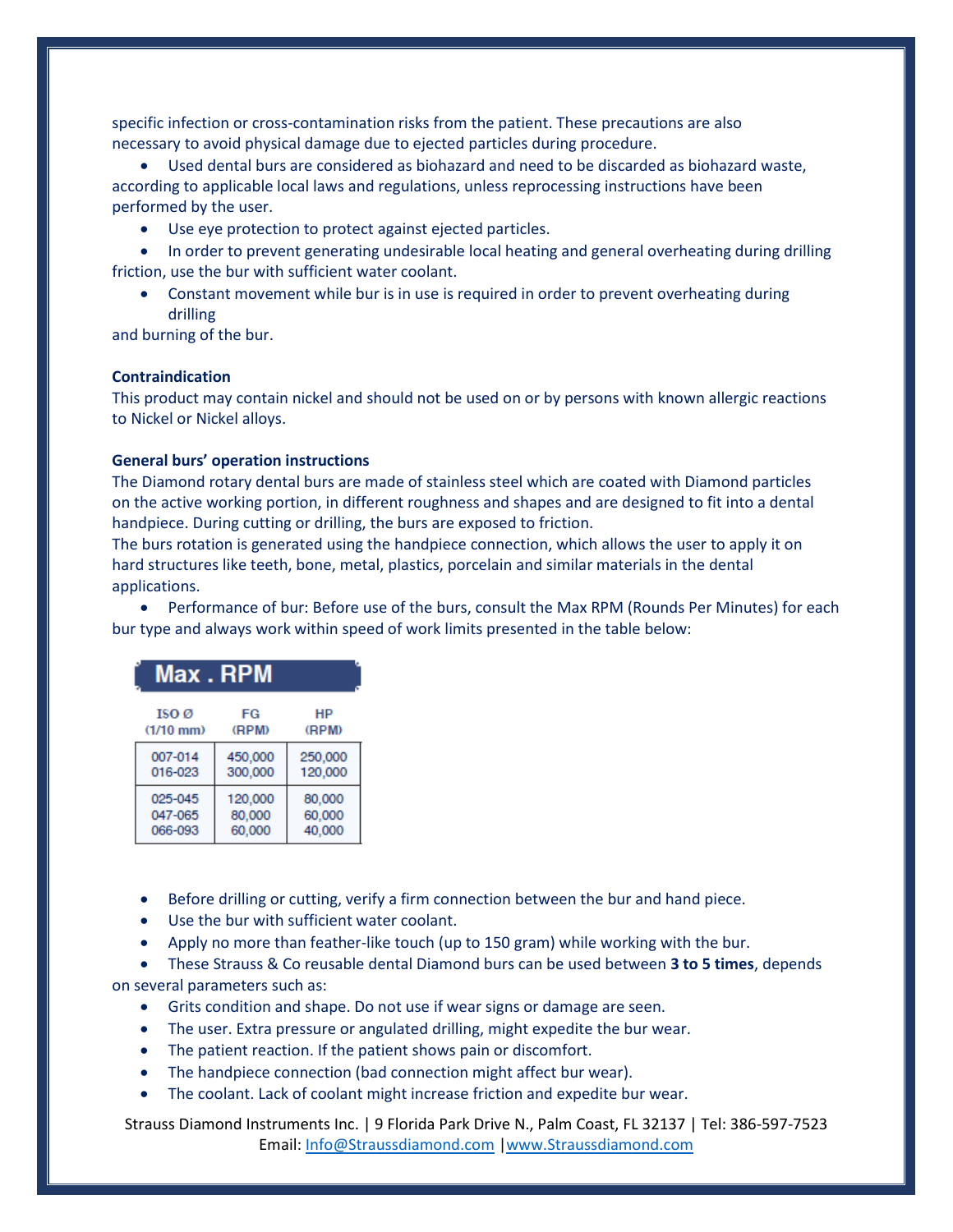# **Cleaning & Sterilization Instructions**

## **General Instructions:**

• Strauss & Co's dental Diamond burs are designed for several uses and are eligible for both cleaning

and autoclave sterilization.

- Clean and sterilize the burs before first use and before each reuse
- Use only a natural pH cleaning / disinfecting solution which is approved for this use (through CE Marking or FDA approval/clearance) and compatible with Stainless-Steel and Nickel.
	- The cleaning/disinfecting solution should be aldehyde free (to avoid blood impurities fixation) and

without di- or triethanolamines as corrosion inhibitor.

Do not use disinfecting solutions containing Phenol or any products which are not compatible with the instruments.

• Cleaning may be performed using manual cleaning or automated cleaning. Sterilization should be conducted using steam sterilization, per the instructions below for each method.

### **Manual Cleaning:**

• Immediately after use, immerse all instruments in a disinfection solution compatible with **Stainless** 

Steel and Nickel, according to manufacturer`s instructions (this product has been validated by Strauss using Cidex OPA in concentration of 0.3%). Use the lowest recommended concentration and lowest recommended temperature (an excessive concentration may cause corrosion or others defects on instruments).

- Immerse the products for 5 minutes.
- While soaked scrub the device thoroughly with a soft nylon brush for 5 minutes.
- Allow drying for at least 10 minutes. Make sure that the product is completely dry.
- Observe the device to assure that no discoloration or corrosion signs or other visual contamination

appeared.

Move forward to the steam sterilization process.

### **Automated Cleaning:**

• As *manual pre-cleaning,* soak all instruments immediately after use in a detergent and disinfecting

natural pH solution combined with proteolytic enzyme for 5 minutes or as specified by the cleaning agent manufacturer. Use the lowest recommended concentration by the manufacture. Endozime® Premium with APA (Advanced Proteolytic Action) detergent was utilized for this product's validation by Strauss & Co at 0.1% equal to 1ml/liter in lukewarm water.

• Follow instructions and observe concentrations and immersion times given by the specific cleaning

agent's manufacturer (an excessive concentration may cause corrosion or others defects on instruments).

• Under running water, scrub the device thoroughly with a soft nylon brush to remove any remaining

blood or debris.

• Rinse under tap water for one (1) minute.

Strauss Diamond Instruments Inc. | 9 Florida Park Drive N., Palm Coast, FL 32137 | Tel: 386-597-7523 Email: [Info@Straussdiamond.com](mailto:Info@Straussdiamond.com) [|www.Straussdiamond.com](http://www.straussdiamond.com/)